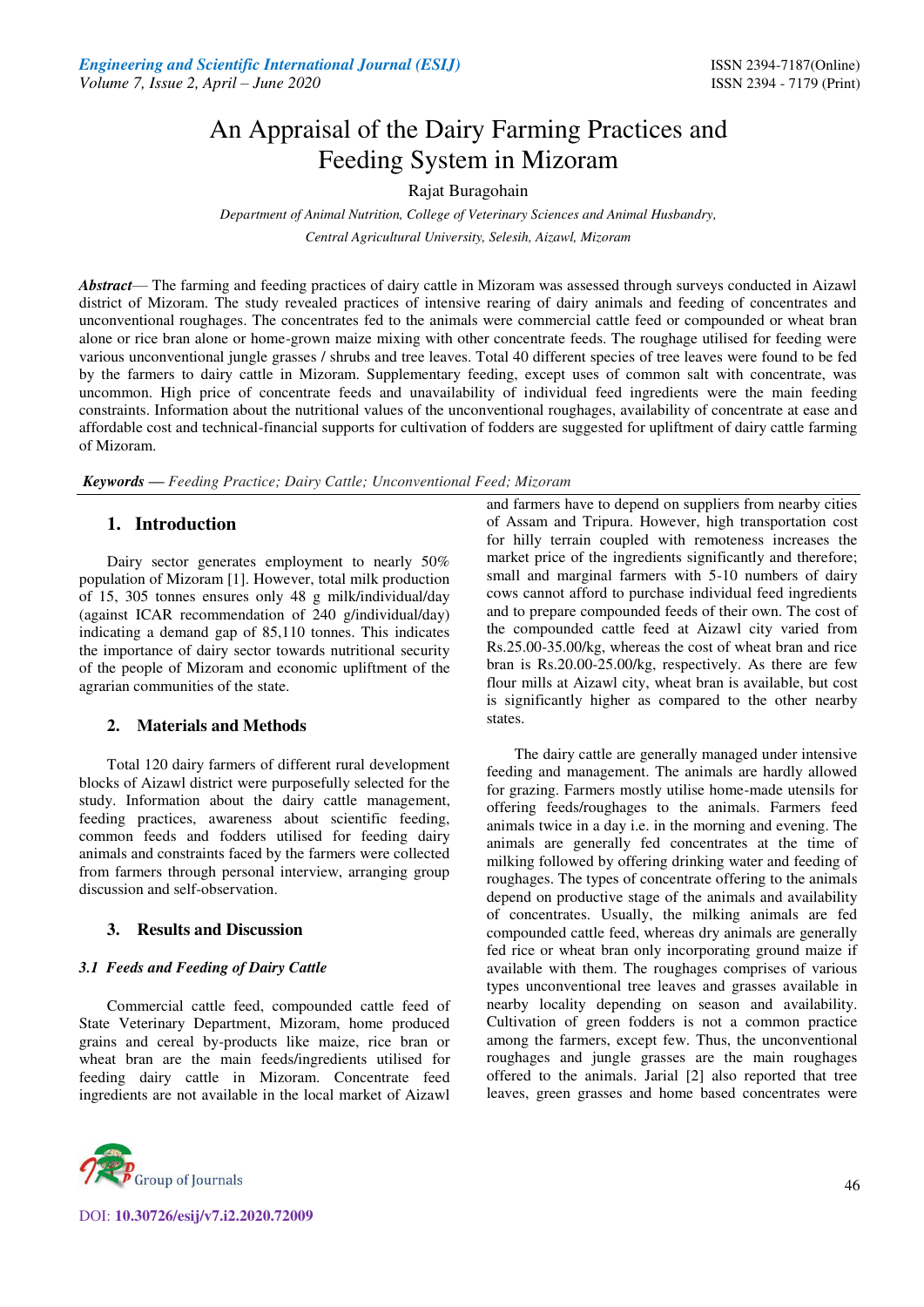### *Engineering and Scientific International Journal (ESIJ)* **ISSN 2394-7187(Online)** *Volume 7, Issue 2, April – June 2020* ISSN 2394 - 7179 (Print)

fed to dairy buffaloes in Tehri Garhwal and Pithoragarh districts of Uttarakhand. For limited paddy cultivation, availability of straw is scanty in Mizoram. As the farmers have to buy straws from the plains (neighbouring Assam or Tripura), due to the cost involved for transportation, feeding straw is not a routine practice. Instead farmers cut the jungle grasses at the time of their abundance, dry them under the sun and utilise as hay.

Nearly 100% farmers of the surveyed areas were found to grown maize and thus, maize hay also contributes to some proportion of roughages during harvesting time. As reported by Tomar and Sharma [3], feeding paddy hay supplemented with aquatic vegetation/tree leaves to livestock with occasional incorporation of concentrates by progressive farmers is a unique feature of animal husbandry practices in Kashmir valley. The amount of concentrates (either in the form of compounded cattle feed or rice bran or wheat bran) provided to the milking animals varied from 3-4 kg/day. The farmers usually mix the concentrate with salt and water and provided in semi-liquid form to the animals. Singh [4] also reported that feeding of balanced concentrate mixture on the basis of milk yield in the hill was not a common practice in Manipur. Supplementary feeding of feed additives like mineralvitamin supplements was not recorded except during the disease period.

#### *3.2 Roughages Fed to Dairy Animals in Mizoram*

Tree leaves occupies a major portion of roughages fed to the dairy animals in Mizoram [5]. Total 40 different tree species were found to be utilised by the farmers throughout the year.

| Table 1: Trees leaves commonly utilized by farmers for |
|--------------------------------------------------------|
| feeding dairy cattle in Mizoram                        |

| Mizo/English name           | <b>Botanical name</b>        |
|-----------------------------|------------------------------|
| An-ku/ An-ku-hawng-tial     | Celtis tetrandra Roxb.       |
| (Eastern Nettle Tree)       |                              |
| Bel-phuar (Charcoal tree)   | Trema orientalis (L.) Blume. |
| Bung (Banyan tree)          | Ficus benghalensis Linn.     |
| Ba-tling                    | Wendlandia budleioides       |
|                             | Wall. Ex Wight & Arn.        |
| Bil (Murtenga) – Indian Red | Protium serratum (Wall. ex   |
| Pear                        | Colebr.) Engl.               |
| Chawm-zil (Wild Privet)     | Ligustrum robustum (Roxb.)   |
|                             | <b>Blume</b>                 |
| Chhawn-tual                 | Aporosa octandra (Buch.-     |
|                             | Ham. ex D. Don) Vickery      |
| Hnum                        | Engelhardtia spicata Lechen  |
|                             | ex Blume                     |
| Hnah-thap                   | Colona floribunda (Kurz)     |
|                             | Craib                        |
| Hnahkiah                    | Callicarpa arborea Roxb.     |



| Hriang (Alder birch/betula)                         | Betula alnoides Buch.-Ham.<br>ex D. Don.  |
|-----------------------------------------------------|-------------------------------------------|
| Hmui-pui/ Len-hmui (Black<br>plum/blackberry/Jaman) | Syzygium cumini (L.) Skeels               |
| Khiang (Needle                                      | Schima wallichii Choisy                   |
| wood/Schima/Chilauni)                               |                                           |
|                                                     | Rhus chinensis Mill                       |
| Khawmhma (Chinese                                   |                                           |
| sumac/nutgall tree)                                 |                                           |
| Leh-ngo (Duggal fibre tree)                         | Sarcochlamys pulcherrima<br>Gaudich       |
| Lam-khuang/La-ui                                    | Artocarpus heterophyllus                  |
| (Jackfruit tree/ Kathal)                            | Lam.                                      |
| Muk-fang (Indian cherry)                            | Cordia dichotoma G. Forst                 |
| Ngiau (Champ)                                       | Magnolia oblonga (Wall. ex                |
|                                                     | Hook.f. & Thomson) Figlar                 |
| Nau-thak (Common grey                               | Litsea monopetala (Roxb.)                 |
| mango laurel/meda)                                  | Pers.                                     |
| Phan (Eastern elm)                                  | Ulmus lanceifolia Roxb. Ex                |
|                                                     | Wall                                      |
| Ri-hnim (Kel-                                       | Indian Laurel Fig                         |
| hmawng/Hmawng-kir)                                  |                                           |
| Si-hneh                                             | Eurya cerasifolia (D.Don)<br>Kobuski      |
| Sa-zu-thei-pui (hairy fig)                          | Ficus hirta Vahl.                         |
| Thing-kha                                           | Derris robusta (DC.) Benth.               |
| Thel-ret (Thial-ret)                                | Ficus elastica Roxb. Ex                   |
|                                                     | Hoemen.                                   |
| Thing-lung                                          | Homalium ceylanicum                       |
|                                                     | (Gardner) Benth. Subsp.                   |
|                                                     | minutiflorum (Kurz.) Mitra                |
| Tlai-zawng/Pai-vun                                  | Cerasus cerasoides (Buch.-                |
| (Padam/wild Himalayan                               | Ham.exD.Don) S.Y.Sokolov                  |
| cherry)                                             |                                           |
| Thing-hmar-cha (Hackberry/                          | Celtis timorensis Span.                   |
| Stinwood)                                           |                                           |
| Thei-tat (Monkey                                    | Artocarpus lakoocha Roxb.                 |
| jack/Lakooch)                                       |                                           |
| Thingsia (Chestnut)                                 | Castanopsis tribuloides                   |
|                                                     | $(Sm.)$ A.DC                              |
|                                                     | Albizia odoratissima (L.f.)               |
| Thing-ri (Black siris)                              | Benth                                     |
|                                                     |                                           |
| Thei-ria                                            | Carallia brachiata (Lour.)                |
| (Carallia/Corkwood)                                 | Merr.                                     |
| Tiar                                                | Saurauia punduana Wall                    |
| Thlan-vawng                                         | Gmelina arborea Roxb                      |
| Thing-vawk-pui                                      | Balakata baccata (Roxb.)<br>Esser         |
| Thei-tit                                            | Ficus prostrate (Wall. ex                 |
|                                                     | Miq.) Buch.-Ham. ex Miq.                  |
|                                                     |                                           |
| Vau-be                                              | Bauhinia variegate L.                     |
| Vang                                                | Albizia chinensis (Osb)<br>Merr.          |
| Zih-nghal                                           | Stereospermum chelonoides<br>$(L.f.)$ DC. |
| Zai-rum (Yon)                                       | Anogeissus acuminate                      |
|                                                     | (Roxb. Ex DC) Gull.                       |